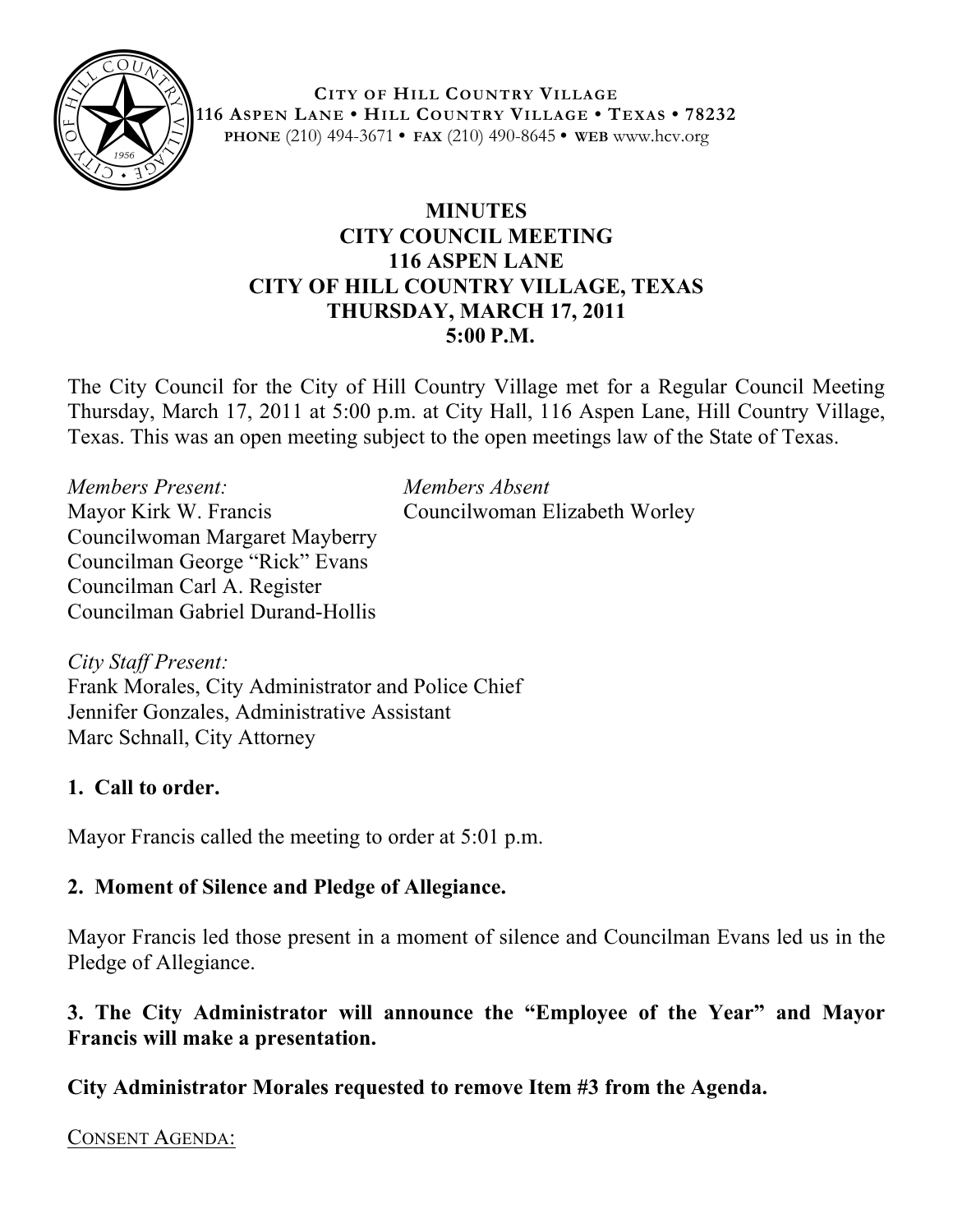*The following items are of a routine or administrative nature. The City Council has been furnished with background and support material on each item, and/or it has been discussed in a previous meeting. All items can be acted upon by one vote without being discussed separately, unless requested by a Council Member or a citizen, in which event the item or items will immediately be withdrawn for individual consideration in their normal sequence after the items not requiring separate discussion have been acted upon. The remaining items will be adopted by one motion and vote of the City Council.*

## **4. Discussion/action on approval of the minutes of the Regular Council Meeting of January 20, 2011.**

## **5. Discussion/action on approval of an ordinance ordering cancellation of the May 14, 2011 General Election.**

*Councilman Durand-Hollis moved to approve the consent agenda, seconded by Councilwoman Mayberry. Motion passed unanimously.*

#### INDIVIDUAL ITEMS FOR CONSIDERATION:

### **6. Citizens to be heard.**

AT THIS TIME, CITIZENS WHO HAVE FILLED OUT A REGISTRATION FORM PRIOR TO THE START OF THE MEETING MAY SPEAK ON ANY TOPIC THEY WISH TO BRING TO THE ATTENTION OF THE GOVERNING BODY SO LONG AS THAT TOPIC IS NOT ON THE AGENDA FOR THIS MEETING. CITIZENS MAY SPEAK ON SPECIFIC AGENDA ITEMS WHEN THAT ITEM IS CALLED FOR DISCUSSION. DURING THE CITIZENS TO BE HEARD SECTION NO COUNCIL ACTION MAY TAKE PLACE AND NO COUNCIL DISCUSSION OR RESPONSE IS REQUIRED TO THE SPEAKER. A TIME LIMIT OF TWO MINUTES PER SPEAKER IS PERMITTED; THE COUNCIL MAY EXTEND THIS TIME AT THEIR DISCRETION.

*Dr. Buddy Swift, chairman of the Business District Construction Review Board and Mr. Rocky Renken, owner of Auto Group of San Antonio, LTD., signed up to speak on Item #7, the sign variance request for Auto Group of San Antonio, LTD*.

**7. A public hearing, discussion and possible action regarding sign variances under Chapter 50 of City Code for an existing sign that exceeds the size limits set out in City Code Section 50-10 and for a new sign with lights which flash, move, or vary in intensity and not comply with City Code Section 50-9, both submitted by Rocky Renken for the business known as Auto Group of San Antonio LTD, located at 15113/15115 San Pedro Avenue, San Antonio, Texas 78232.**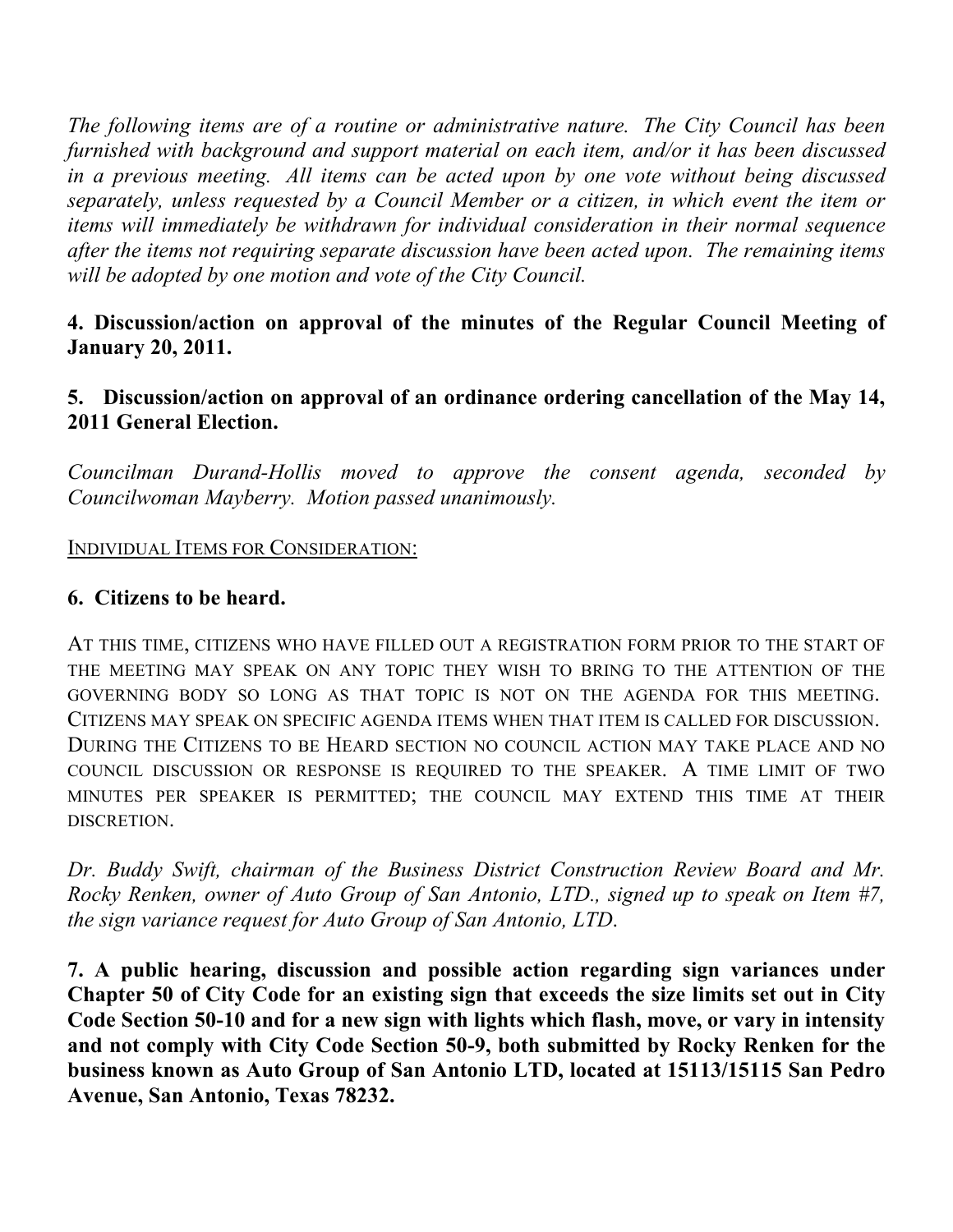*Dr. Buddy Swift briefed Mayor Francis and the council in reference to the Business District Construction Review Board's findings. He also said they really weren't opposed to the idea of flashing signs, but the board did not have enough information on the regulations that could be placed on the signs. He then informed Mayor Francis and the council that a motion had been made, but had died for lack of a second.*

*Mr. Dean Perry spoke briefly and said he echoed Dr. Swift's comments.*

*Mr. Rocky Renken informed the council he wished to withdraw his request.*

# **8. Discussion/action on approving an ordinance on procedures for accepting donations made to the city.**

*Councilman Evans moved to accept an ordinance on procedures for accepting donations made to the city, seconded by Councilwoman Mayberry. Motion passed unanimously.*

## **9. Discussion on the Waste Management Contract.**

*Councilman Evans gave council an update on Waste Management. Councilman Evans suggested that we stay with Waste Management even though we may have had some rough patches with the brush pickup.* 

*Mayor Francis added the brush pickup is more say a resident problem than Waste Management's pick up problem.* 

*Councilman Evans related Allied Waste had not returned his calls.*

*Mayor Francis requested to hear items #10 and #11 together.* **10. Discussion/action regarding the January 31, 2011 financial statement.**

## **11. Discussion/action regarding the February 28, 2011 financial statement.**

*Councilman Register made a motion to accept the January 31, 2011 and the February 28, 2011 financial statements, seconded, by Councilwoman Mayberry. Motion passed unanimously.*

## **Possible Executive Session:**

**12. Discussion and possible action on agreement for engineering services for Water Supply Development Plan With Lockwood, Andrews, & Newman, Inc. Possible Executive Session pursuant to Texas Government Code Section 551.071, consultation with attorney.**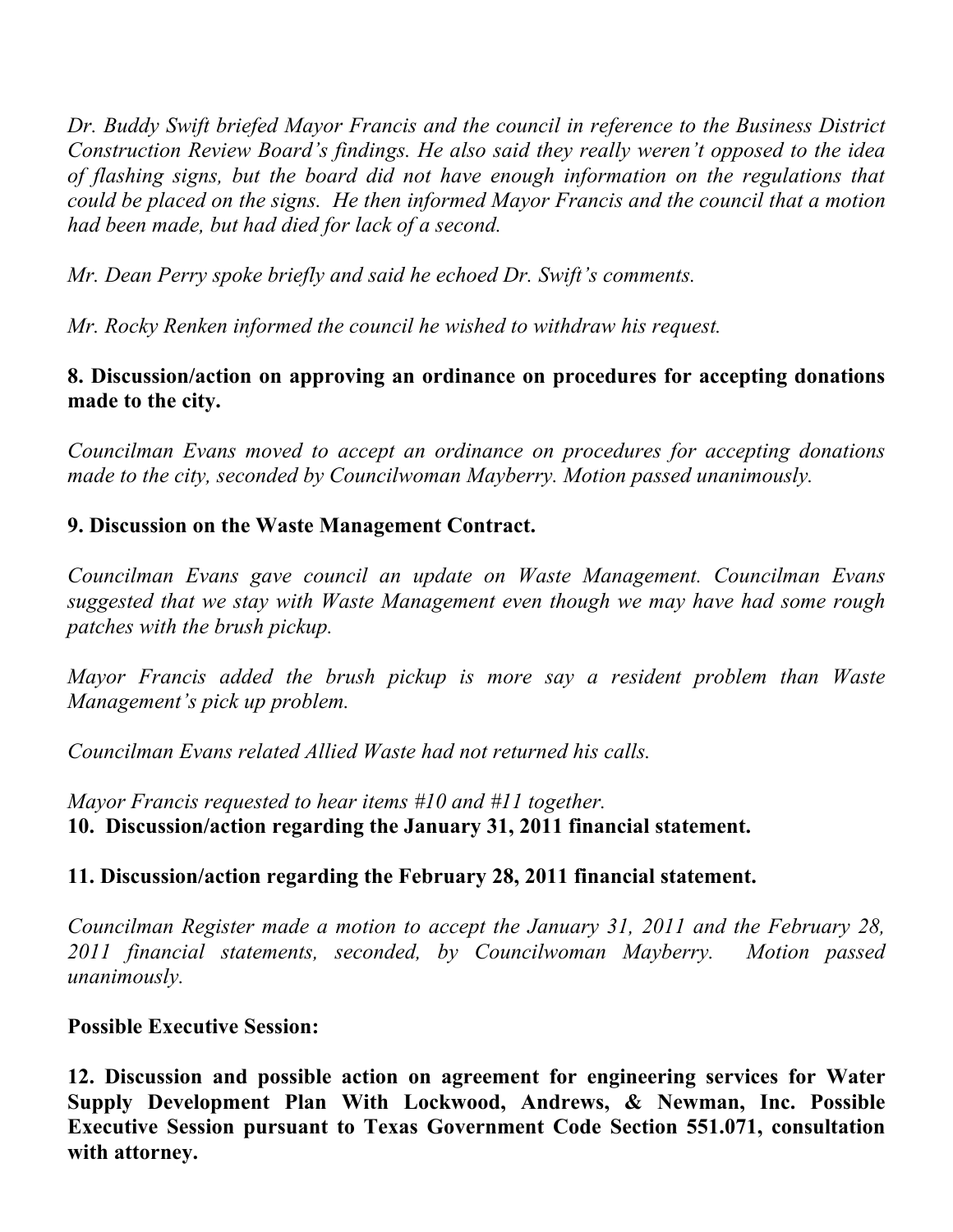*Councilman Register made a motion to have Mayor Francis and two members of the council to meet on the agreement for engineering services for Water Supply Development Plan with Lockwood, Andrews & Newman, Inc, seconded by Councilman Durand-Hollis. Motion passed unanimously.* 

*Mayor Francis let the council decide who the two members would be based on their backgrounds. Councilman Durand-Hollis and Councilman Evans were chosen.*

## **13. Mayor's Report to Council.**

- *a. RMA 1604-281 Interchange Contraction Update Mayor Francis discussed the email letter from Mr. Leroy Alloway, Alamo RMA.*
- *b. Status of City's outstanding Bonds Mayor Francis handed out a breakdown of the city's bond payment schedule.*
- *c. Road Maintenance, Drainage Issues and Flood Coordination – Mayor Francis talked about the Street and Drainage Improvement Plan that was submitted by Givler Engineering back in May 28, 2010. City Administrator Morales told council he was informed by Mr. David Givler there would be about 12-15% increase of the prices that were submitted to the city council last year.*
- *d. Master Plan Mayor Francis spoke on the Master Plan for the city. The packets he handed out were from 1992. Mayor Francis suggests that the council get a long or short term plan committee to start up.*

## **14. Communication with the City Administrator/Chief of Police.**

*Morales spoke on the \$22,000 grant that was awarded from the Energy Efficiency and Conservation Block Grant for three HVAC units for city hall. The work has been done and the payment has been received.*

*Morales informed council that the dumpsters will be at City Hall March 25-April 4, 2011.*

*Morales also informed council on two holidays that City Hall will be closed Friday, April 15, 2011 in observance of Battle of Flowers and Friday, April 22, 2011 in observance of Good Friday.*

## **15. Adjourn**